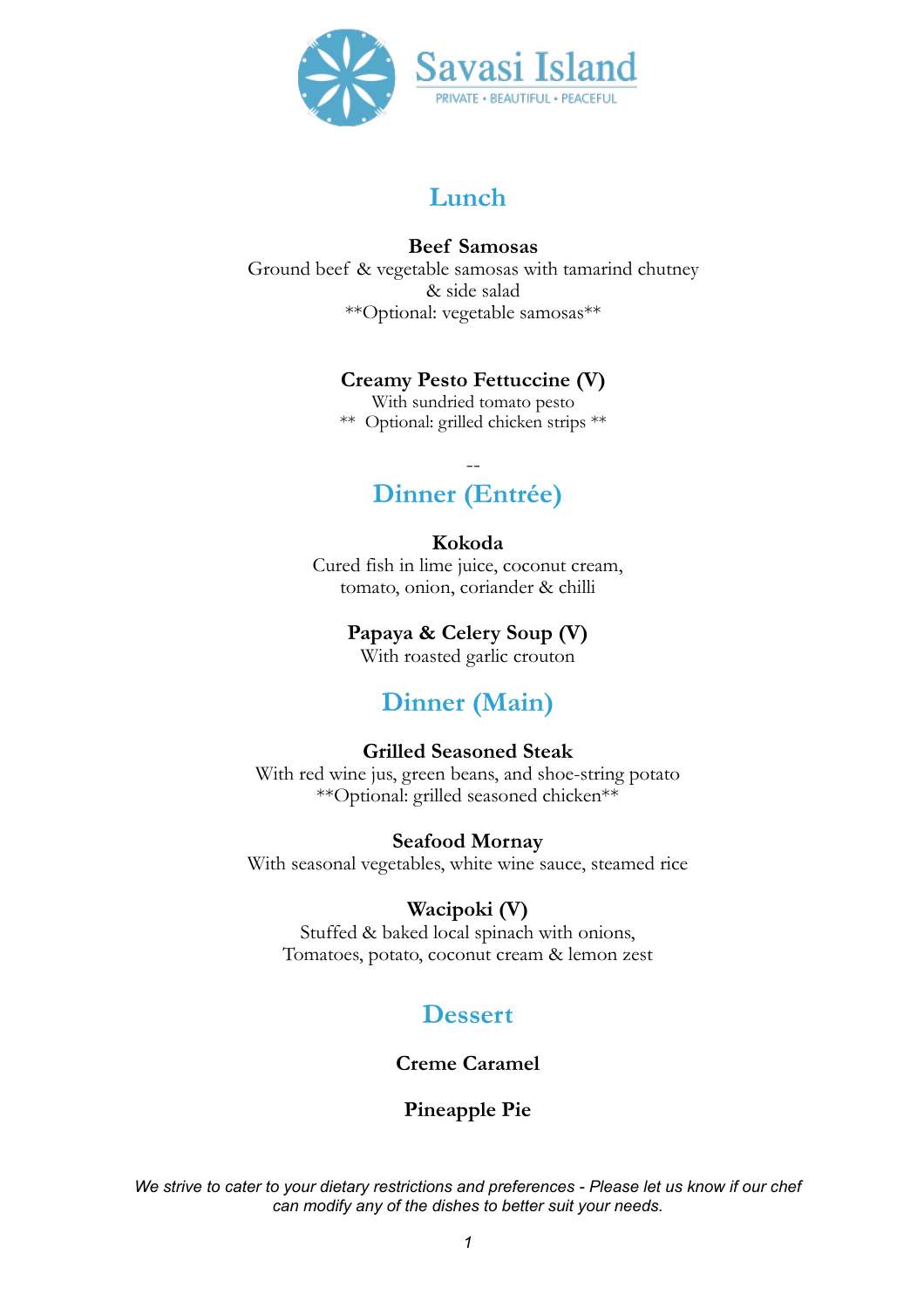

### **Grilled Fish**

With green papaya salad, chillies & nam jim dressing

### **Mini Burgers**

Peppered steak, lettuce, tomato, egg with garlic aioli & bbq sauce \*\*Optional: chicken or fish\*\*

### **Spinach Quiche (V)**

With potato, spinach, Salt Lake pumpkin & side salad

## **Dinner (Entrée)**

### **Crumbed Fish Cakes** Braised balsamic cabbage & tomato chutney

**Lentil Soup (V)**  Yellow split peas, fresh tomato chutney & puri

# **Dinner (Main)**

#### **Slow Cooked Pork Chops**  With spinach. potato puree & a tangy bbq sauce \*\*Optional: slow cooked lamb\*\*

### **Ika Kovu**

Poached fish wrapped in banana leaf parcel with onion, ginger, chillies & steamed cassava

**Penne Primavera (V)** 

Seasonal vegetables, neopolitan sauce & roasted garlic olive oil

## **Dessert**

**Coconut Panna Cotta**

### **Chocolate Tart**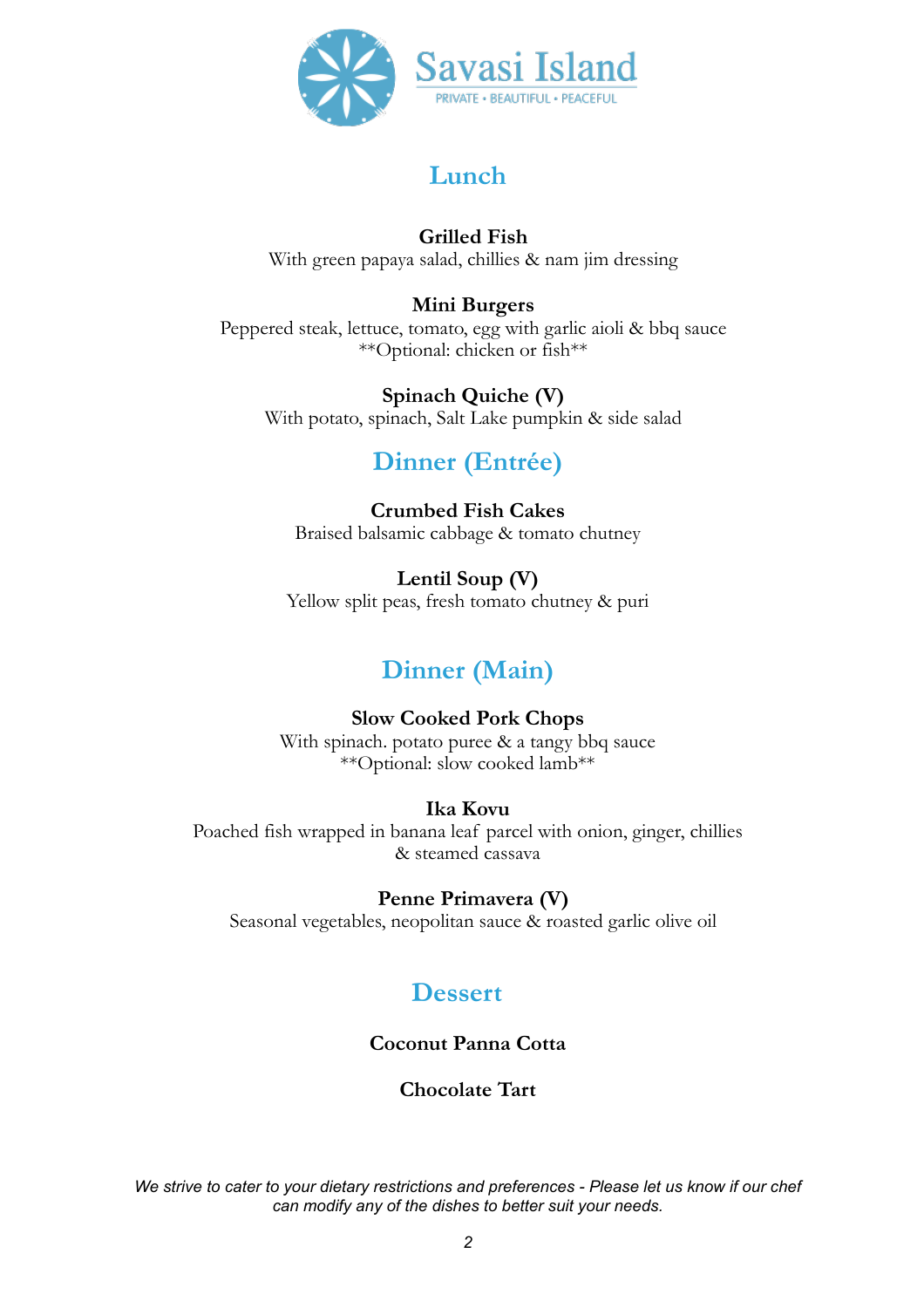

### **Prawn Quesadilla**

Seared tortilla filled with spicy prawns, grilled vegetables & salsa

### **Grilled Beef Satay**

With sesame cabbage, satay sauce & steamed rice \*\*Optional: chicken satay\*\*

### **Singapore Noodles (V)**

Curry flavour stir fry noodles, vegetables & eggs \*\*Optional with grilled chicken or prawns\*\*

# **Dinner (Entrée)**

### **Tempura Vegetables**

Battered carrots, bell peppers, onions, eggplant, served with dipping sauce

### **Cream of Rourou Soup (V)**

Fijian spinach soup with toasted coconut shavings

## **Dinner (Main)**

### **Braised Tamarind Chicken**

With potato thoran, sauteed spinach & puri .

**Spaghetti Marinara**  Seafood with spaghetti in tomato concasse

**Vegetable Lasagne (V)** 

Baked pumpkin, eggplant, sweet potato & spinach with herbed tomato sauce

## **Dessert**

**Banana Spring Roll**

### **Coconut Sponge Cake**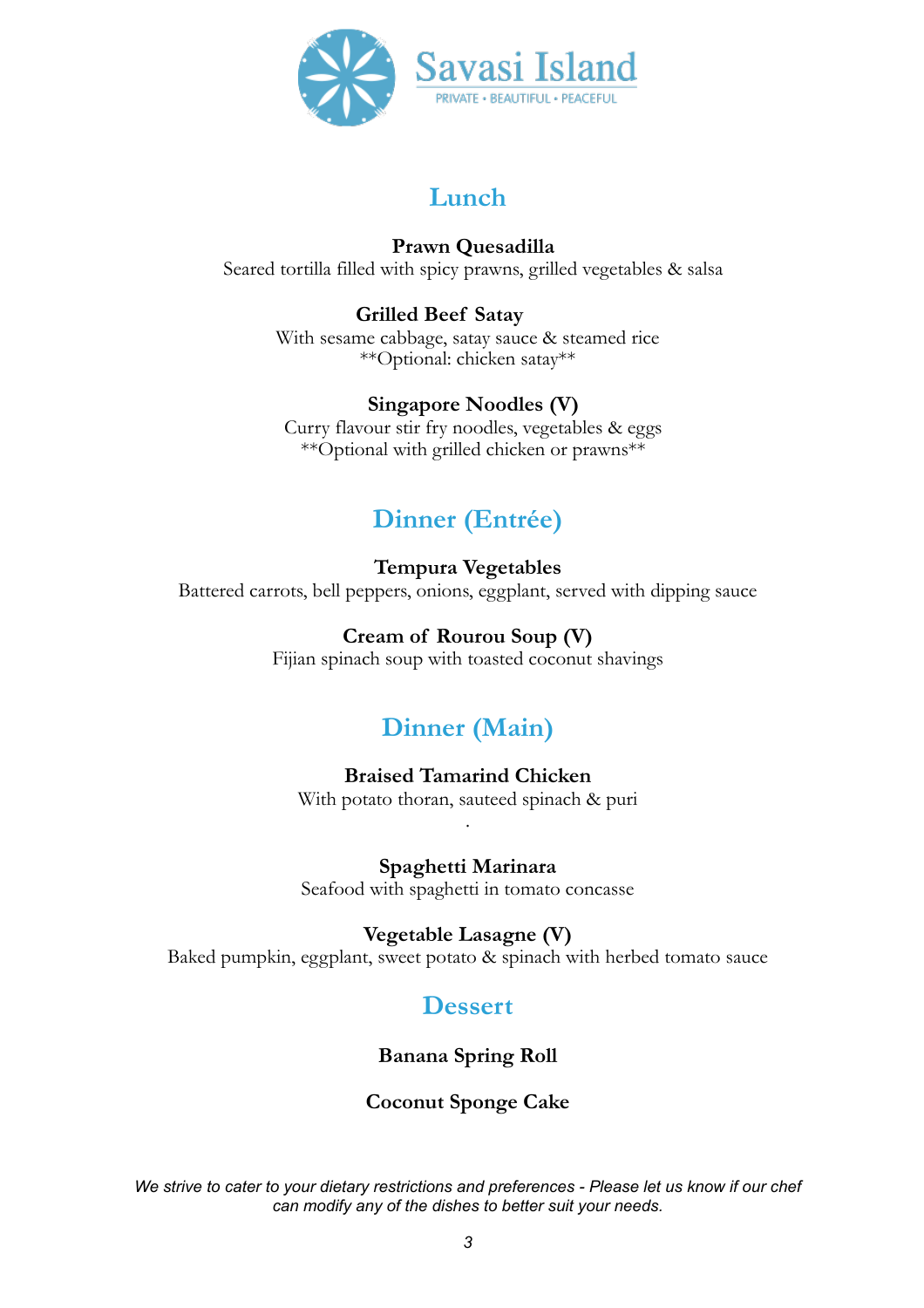

### **Sweet & Sour Pork**

With bell peppers, celery, onion, pineapple & sweet & sour sauce served with steamed rice \*\*Optional: sweet & sour fish\*\*

### **Grilled Fish Tacos**

Freshly made tortilla filled with marinated fish & cabbage slaw

### **Build Your Own Pizza (V)**

Roasted pumpkin, roasted garlic, pineapple, bell pepper, onion, cheese with your choice of tomato or bbq sauce \*\*Optional bacon, chicken or prawns\*\*

## **Dinner (Entrée)**

### **Beef Samosa**

With a tropical tamarind chutney \*\*Optional: chicken samosas\*\*

### **Cream of Pumpkin Soup (V)**

Salt Lake pumpkin with garlic parmesan croutons

## **Dinner (Main)**

**Seaweed wrapped Fish of the day in Parmesan Butter**  With garlic potatoes, spinach & citrus beurre blanc

### **Slow Baked Lamb Shank**

Served on a bed of potatoes puree with snake beans

### **Masala Curry Platter (V)**

Green papaya, coconut and eggplant curries, steamed rice, fresh roti & tomato chutney \*\*Optional: chicken curry\*\*

## **Dessert**

### **Tapioka Vakalolo**

### **Lemon-Lime Curd Tart**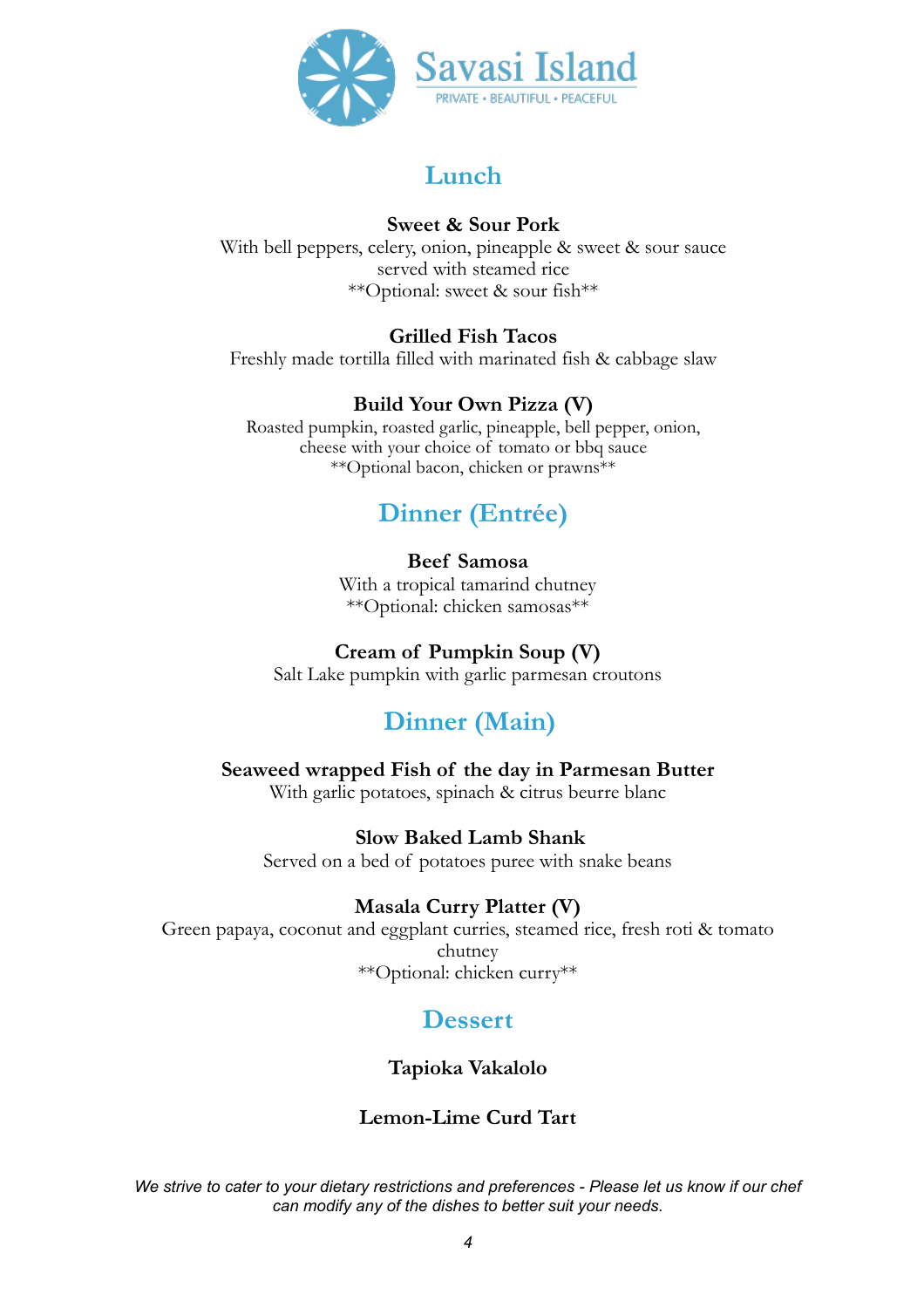

#### **Coconut Fish Curry (Mild)**  Fish curry with fresh chutney, papadum & rice

**Beef, Chicken or Fish Sliders**  with French fries, caramelised onion, lettuce & cheese

### **Rice Paper Rolls (V)**

With carrots, green papaya, cucumber, mint, vermicelli & Asia dip \*\* Optional with prawns \*\*

--

# **Dinner (Entrée)**

**Seafood Bisque** Creamy seafood soup with garlic croutons

## **Vegetable Spring Rolls (V)**

Paired with tangy dipping sauce

# **Dinner (Main)**

**Surf and Turf**  Black pepper crusted steak, sautéed prawns in mornay sauce

**Chicken Kiev Cutlets** Crumbed breast of chicken served with spinach & crushed potatoes

#### **Crisp Vegetable Kebabs (V)**  With steamed rice & peanut sauce

## **Dessert**

## **Cinnamon Pineapple**

### **Profiteroles**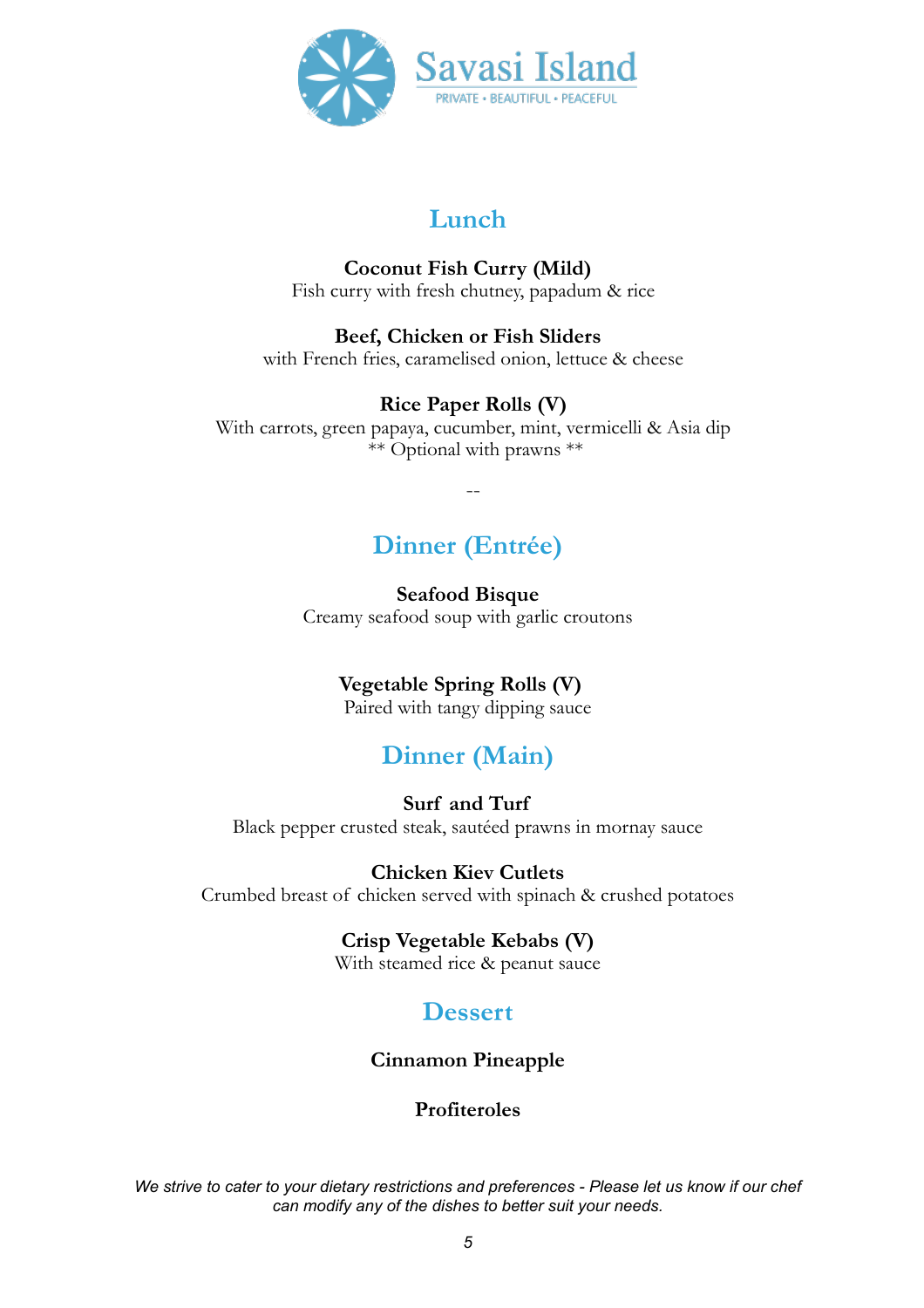

**Herb Crusted Walu Salad**  Served with boiled eggs, green banana & garden greens

### **Spicy Beef Wraps**

Beef sauteed in local spices & cheese wrapped in freshly made flatbread \*\*Optional: spicy chicken\*\*

### **Pumpkin Arancini (V)**

Coconut crumbed arancini with garlic aioli & napolitana sauce

# **Dinner (Entrée)**

### **Thai Spicy Chicken Soup**

With fresh coconut cream, lemon & coriander

### **Green Papaya Salad**

Shredded papaya, carrots, chilli, onions, lime & steamed shrimp

# **Dinner (Main)**

### **Pesto Crusted Walu**

Mustard potatoes, green beans, crispy carrots & lemon butter sauce

### **Red Pork Curry**

Pork cooked in red curry paste with spices & coconut cream \*\*Optional: chicken\*\*

### **Eggplant Parmigiana (V)**

Layers of fried eggplant with tomato sauce, basil & 2 cheeses

## **Dessert**

**Bittersweet Chocolate Mousse**

### **Mini Meringue Nest**